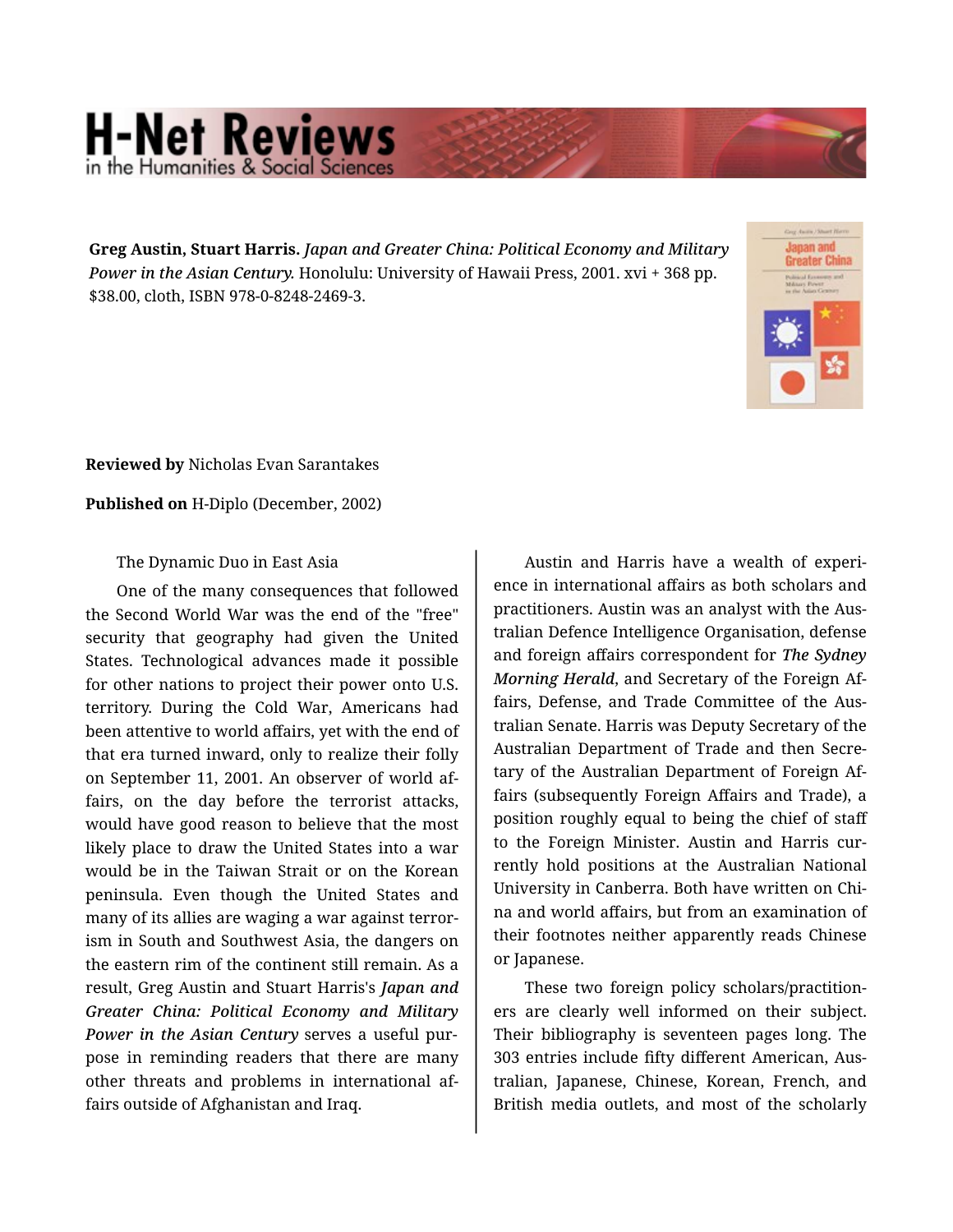literature written in the 1990s on the foreign poli‐ cy of these two nations. Austin and Harris also use the Internet, finding many documents on the web sites of various governmental agencies, and infor‐ mation from on-line databases.

The authors contend that China and Japan are status quo powers unwilling and/or unable to pro‐ vide much regional leadership in Asia and the Pa‐ cific. "Overall, what has been important is that de‐ spite ... substantial differences, both governments have sustained a business-like approach to the other. It is likely that this will become more diffi‐ cult, given the greater concern of public opinion in both countries about the relationship, but both governments will not abandon this approach ex‐ cept under extreme duress. We have noted that whatever the public feelings towards each other, there is no domestic constituency in either coun‐ try for a belligerent military posture" (p. 336).

As the title of this study indicates, the authors focus on areas of traditional interest to social sci‐ entists specializing in international affairs, but there is more to this study. With regards to their approach, Austin and Harris explain, "This com‐ prehensive assessment of the multidimensional Japan-China relationship suggests quite strongly that traditional approaches to international rela‐ tions theory that analyse military or security im‐ peratives independently of domestic social and economic imperatives are inadequate to explain the complex relations that exist between great powers at the start of the twenty-first century" (p. 5). Austin and Harris's inspection of social and economic factors is a strength of the book and is well made. Military actions, after all, are the efforts of a society to project and protect its political values, and it is worthwhile to get an idea of the forces at work in these two societies.

In their first two chapters, the authors exam‐ ine some unconventional topics for their field. The two explore the place of cultural diplomacy and exchanges in the bilateral relationship of these Asian powers. An important component in

perceptions of the other are the historiographical disputes concerning World War II. A continuing issue between the two nations is one of Japan is‐ suing an apology for starting the conflict. That Japan should express its regrets in some way for initiating this war might seem obvious to most cit‐ izens of its former foes. It is a testimony to their fairness as scholars, however, that Austin and Harris provide a good and reasonable explana‐ tion as to why Japanese officials have been less than eager to express regret to the Chinese. While many Japanese nationalists continue to deny that events like the "Rape of Nanking" ever took place, influential officials and bureaucrats believe that Japan has already expressed its remorse officially. Others worry that the type of statement China de‐ sires would expose Japan to financial liability. Some see the issue as part of the Chinese Commu‐ nist Party's efforts to use history as domestic pro‐ paganda and are reluctant to give this authoritari‐ an institution tools to maintain its hold on power. Finally, a good deal of public sentiment in Japan holds that while the actions of the 1930s were wrong, they were not particularly different from those of the imperial powers in other regions of the world. While Americans who subscribe to H-Diplo, particularly historians used to being ig‐ nored by policymakers, might think that the au‐ thors exaggerate the influence of this issue, they must remember that other societies give both ed‐ ucators and the field of history far greater respect than that which they receive in the United States.

The next two chapters then move into more conventional territory which looks at security and territorial issues. Leadership in both Tokyo and Beijing sees the other nation as a security threat, but, according to Austin and Harris, the major characteristic defining this element of their rela‐ tionship is non-aggression. Each nation is confi‐ dent that there is no interest for their counterpart in using military force to resolve their differences, yet trust is largely absent from their relationship. The foreign policy objective of China over the past half-century has been the unification of the na‐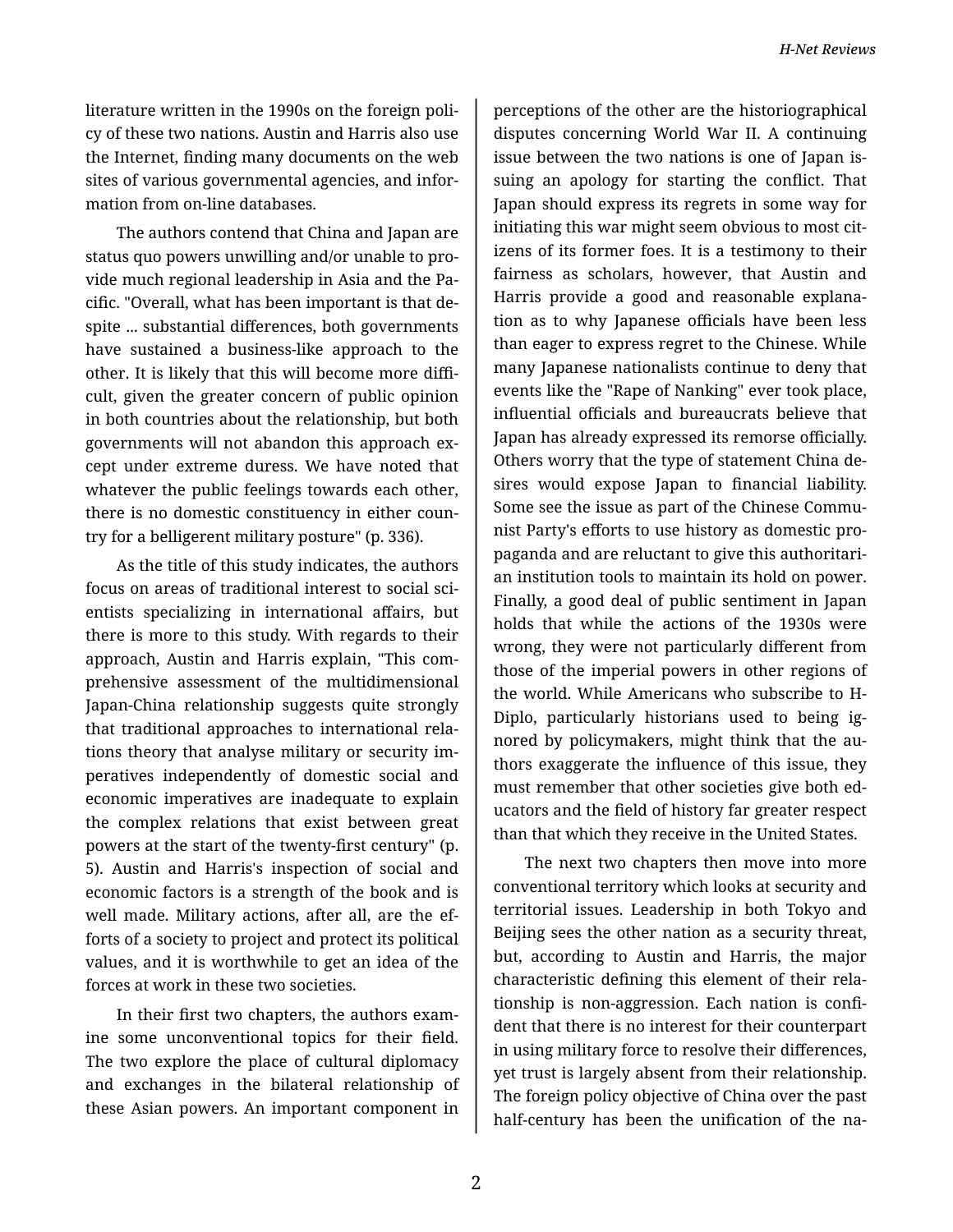tion. Japan understands this objective, and has been quite consistent in maintaining a one-China policy. The Japanese, however, prefer the status quo or independence for Taiwan, and are invest‐ ing more in the Republic of China than in the Peo‐ ple's Republic of China. Regardless of the form of the resolution, officials in Tokyo hope that it will take place peacefully. Austin and Harris believe that Japan would respond to a war in Korea much more rapidly than they would to a military inci‐ dent in the Taiwan Strait or on the island itself.

The book then moves into the economic as‐ pects of the Japanese-Chinese relationship with an examination of foreign aid and direct investment. In both cases, the capital travels west across the Sea of Japan. Aid has had little political or eco‐ nomic impact on China, but many Chinese see it as their due or as reparations. As a result, while the Japanese are having little impact with this money, cutting it off would have costly repercus‐ sions. Japanese investment in China, on the other hand, has had more influence, at least in certain sectors and regions. Foreign investment from Japan has contributed to the growth of Chinese exports and most Japanese capital has found its way into the Dalian region in the northeast corner of the country. Japanese investment in China is a sign of a healthy relationship. The Japanese are encouraging economic and industrial develop‐ ment in the hopes of getting political and social stability. Austin and Harris conclude these chap‐ ters noting that foreign investment is a "signifi‐ cant and increasingly positive factor in the rela‐ tionship" (p. 241).

The transfer of technology and bilateral trade is the subject of the next chapter. A key goal of Chinese economic and national security policy is to close the technological gap between itself and the major industrial and economic powers. The leadership in Beijing sees Japan as both a role model and as a ready source of advanced technol‐ ogy. The authors point out that in many cases Chi‐ na, with few trained managers, technicians, and

repair facilities, has a limited ability to absorb the most modern technologies. When it comes to ex‐ ports and imports, Austin and Harris argue that the amount of trade is large enough that both na‐ tions have elements in their society with an inter‐ est in keeping political relations between their governments from deteriorating. "The claim that closer economic relations between any two coun‐ tries will of necessity reduce misperceptions, en‐ hance understandings and limit the likelihood of conflict is never unqualified. But the record of Japan-China economic relations is that some con‐ nection of that sort can be made in this case" (p. 275). Perhaps, but one should remember that the biggest trading partner of the United Kingdom in 1914 and 1939 was Germany, which did little to prevent either world war. In fact, one can make a reasonable argument that economic interdepen‐ dence only made the pain of these conflicts that much more severe.

In the final chapter Austin and Harris exam‐ ine the regional order in Asia and the Pacific. "With the obvious exception of North Korea and the Taiwan Strait, the regional order in the Asia-Pacific basically reflects a peaceful international environment and through the ARF [Association of Southeast Asian Nations Regional Forum], the countries in the region have subscribed to norms to that end. The evidence is that this is the prefer‐ ence of both China and Japan, as well as of others in the region" (p. 307). Austin and Harris then de‐ scribe the issues that confront Chinese and Japa‐ nese interests in the various regions of Asia. The Taiwan issue, having been the sole subject of an earlier chapter, receives little discussion here. Ko‐ rea receives slightly more than three pages. The authors rightly describe the continuing division of the peninsula as an unfinished civil war just as is the situation on either side of the Taiwan Strait. Given the potential for Korea to disrupt the peace‐ ful regional order, the brief account is surprising, particularly in light of the lengthy discussion of Taiwan.